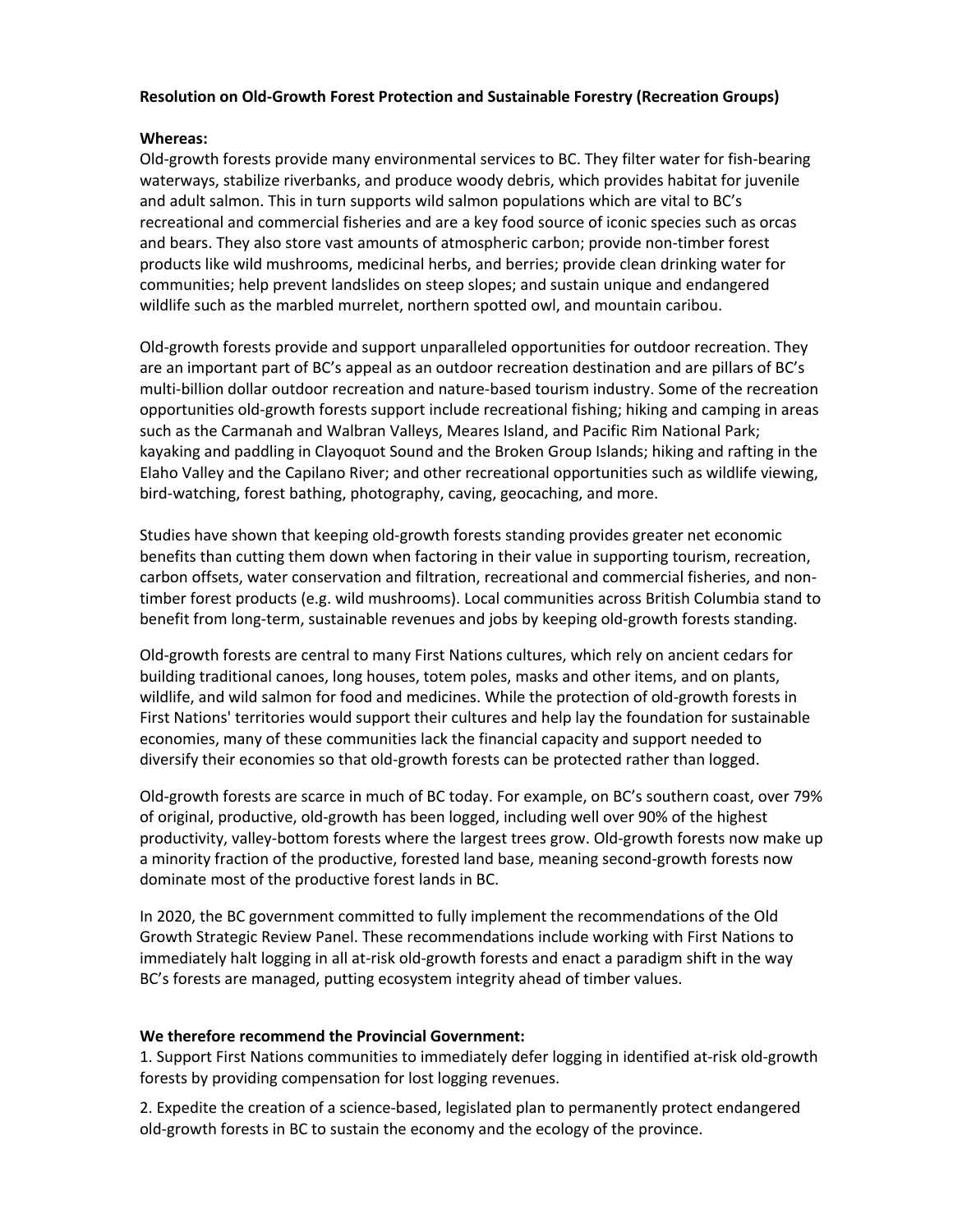3. Support policies that facilitate a sustainable, value-added, second-growth forest industry in BC, as second-growth forests now constitute the majority of its productive forest lands.

4. Support the sustainable economic development and diversification of First Nations communities through conservation financing mechanisms that assist new Indigenous enterprises to develop. This will allow these communities to grow and diversify economically in sectors such as cultural and eco-tourism, clean energy, sustainable seafood, and value-added, second-growth forestry while permanently protecting old-growth forests in their territories.